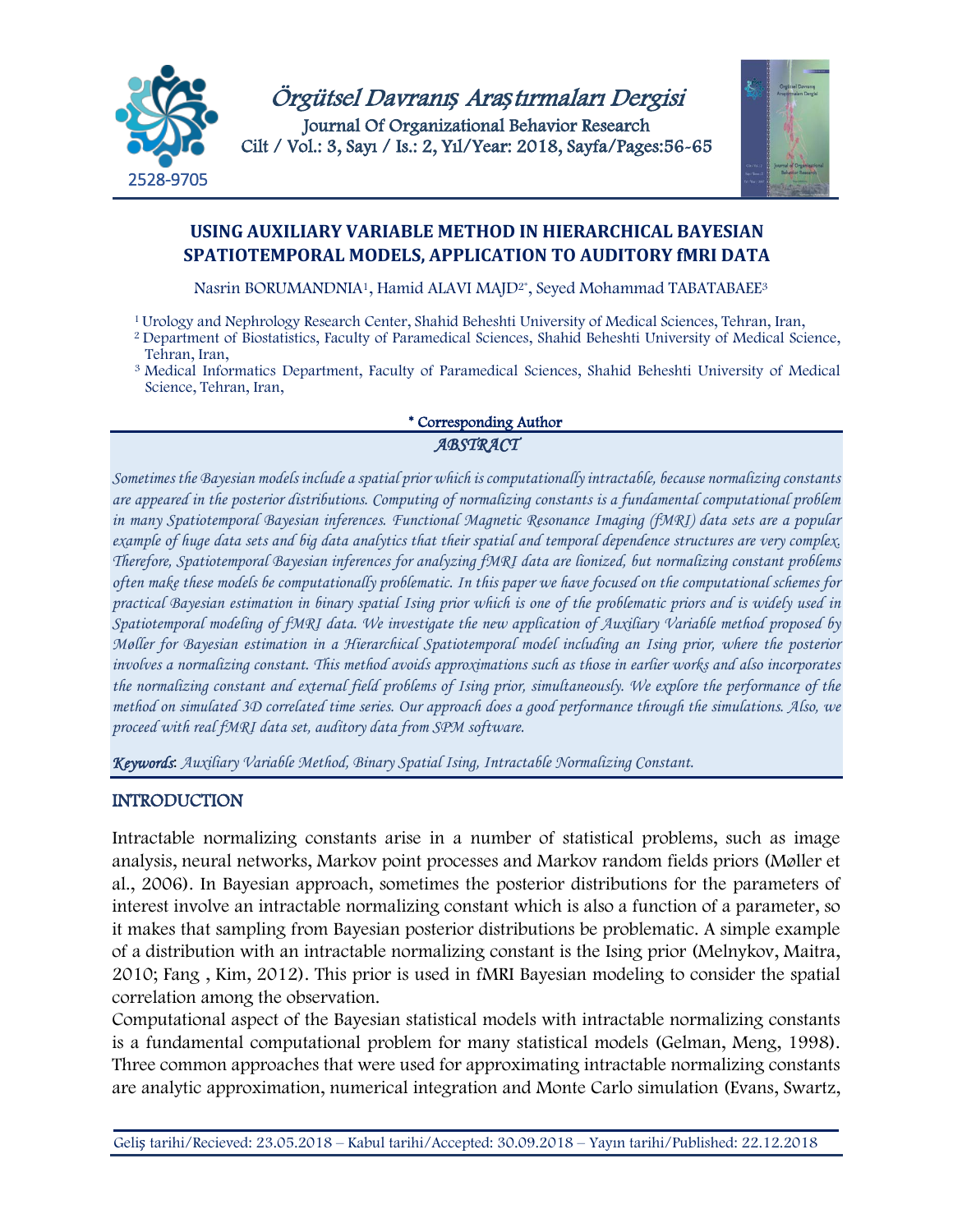1995; DiCiccio et al., 1997). Besag (1991) used a Bayesian hierarchical model which included Ising prior, and they considered an ad hoc procedure for solving the normalizing constant problem (Besag et al., 1991). Heikkinen and Hogmander (1994) used a pseudo likelihood function of easily derivable full conditional distributions for approximating the likelihood term including an unknown constant (Heikkinen and Hogmander, 1994). Heikkinen and Penttinen (1999) tried to find the maximum a posteriori estimate for the interaction function in a Bayesian model, where the normalizing constant in likelihood function is unknown (Heikkinen and Penttinen, 1999). Among the three common approaches, Monte Carlo methods is widely used in statistics (Gelman, Meng, 1998; Green et al., 2002; Dryden, Scarr, 2003; Berthelsen, Møller, 2002).

Monte Carlo techniques, such as importance sampling and some of its variations, such as bridge sampling and Umbrella sampling, can be used to estimate the normalizing constants in distributions. Another Monte Carlo technique that have been used in some papers is path sampling (Gelman, Meng, 1998). The Wang and Landau Algorithm, proposed by Fugao Wang (2001) is another Monte Carlo method designed to perform a non-markovian random walk to build the density of states by quickly visiting all the available energy spectrum (Wang, Landau, 2008). Zhang (2007) used the Wang-Landau scheme to demonstrate the efficiency of simulations via direct computation of the partition function under various macroscopic conditions, such as different temperatures or volumes (Cheng Zhang, 2007).

Thus far, all methods proposed in the literature but one entail approximations that do not vanish asymptotically. Auxiliary Variable method, the only method which was introduced by Moller (2004), avoids approximations such as those in earlier methods. Indeed, this method introduces an Auxiliary Variable x into the Metropolis-Hastings algorithm for the other parameters, so that ratios of normalizing constants will be omitted in Metropolis-Hastings ratio, while the posterior distributions for the other parameters are retained (Møller, 2006). The typical single-subject fMRI experiment runs in this way: A subject in a MRI scanner performs a task in response to a stimulus while three-dimensional images of the subject's brain are captured during the time. The signal measured in fMRI depends on local blood oxygen and is referred to as the blood oxygenation level dependent, BOLD signal (Poldrack et al., 2011). BOLD activity peaks 4 to 6 seconds after neuronal activity and experiences a marked undershoot after 10 to 12 seconds. It returns to baseline after 20 to 30 seconds (Penny et al., 2005). As a result, it is necessary to convolve the input functions by a Hemodynamic Response Function, HRF (Borumandnia et al., 2017). Due to use for pre surgical purposes and for meta-analyses investigations, single-subject scanning is popular in the fMRI experiments (Bowman et al., 2008). An Image is divided into a regular grid of volume elements, called voxels. The BOLD signal is observed at each voxel and at each time point, this leads to an enormous amount of data. These 4-D data sets have a complicated structure of correlations (Borumandnia et al., 2017). Due to complex spatial and temporal correlation structures of fMRI time series, statistical methods play a crucial role in the analysis of fMRI data (Poldrack et al., 2011; Lazar, 2008; Lindquist, 2009). Bayesian approach has received considerable attention for modeling of fMRI data (Bowman et al., 2008; Xia et al., 2009; Woolrich et al., 2004; Smith et al., 2003; Smith and Fahrmeir, 2007; Goldsmith et al., 2014; Genovese, 2000). The size and complexity of data makes computational feasibility be important as well as model efficiency (Zhang et al., 2015) In fact, we are faced with a situation where computational issues drive some of the modeling decisions.

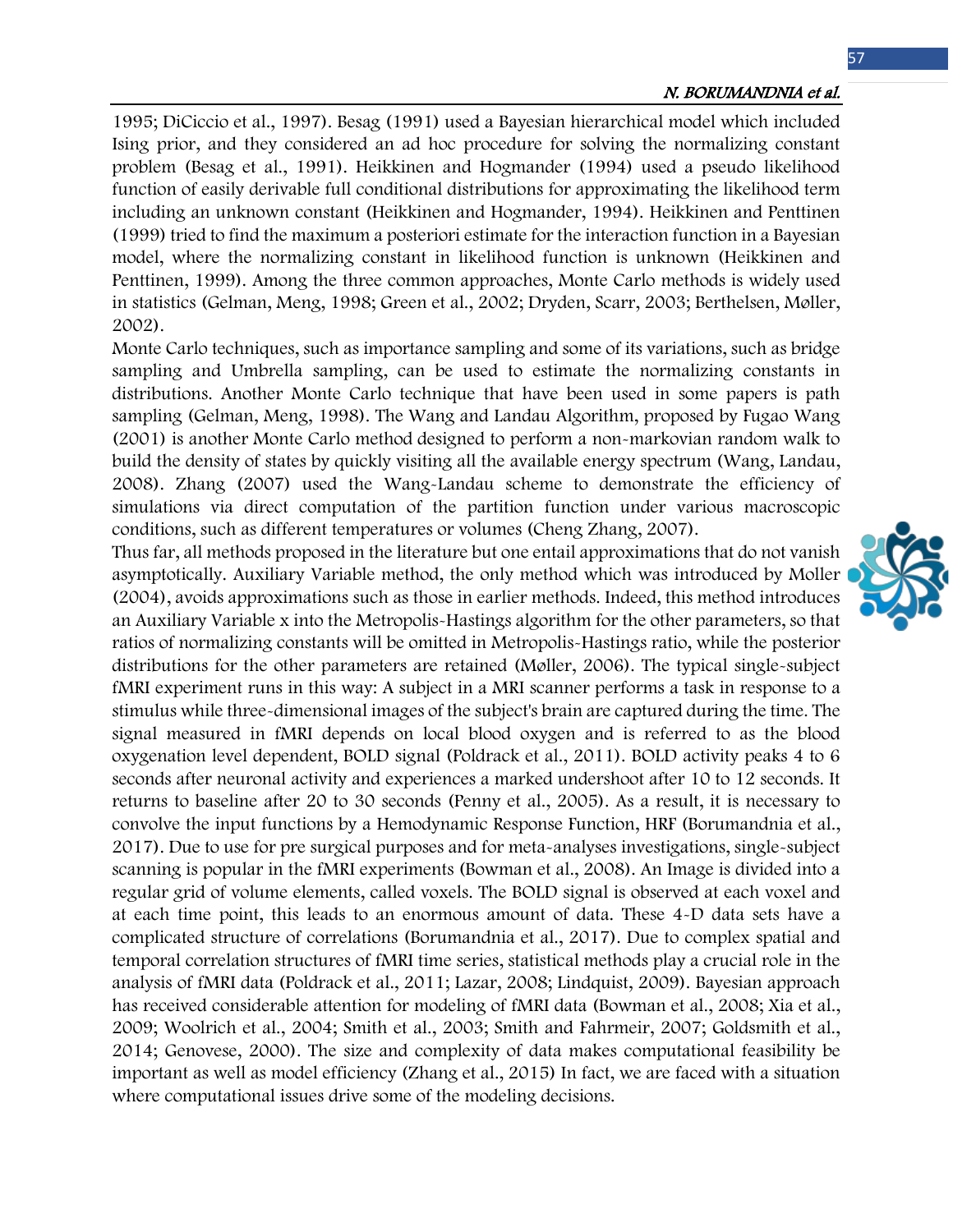### Journal of Organizational Behavior Research Cilt / Vol.: 3, Sayı / Is.: 2, Yıl / Year: 2018, Sayfa / Pages: 56–65

In the fMRI literature, one of the statistical Bayesian models that incorporate spatial among brain responses using Ising prior, have been proposed by Lee and Et al. (2014). They modeled the BOLD response for a single subject with a linear regression model that setting prior distributions on different parameters of the model allows to account for the temporal and spatial dependence among observations. There is a normalizing constant in the posterior quantity given by the Ising which is analytically intractable that writer noted the path sampling (Gelman, 1998) or the Wang-Landau algorithm for solving it (Gelman, Meng, 1998; Landau et al., 2004). In addition, an external field in the Ising model was specified to incorporate anatomical prior information. They used a two-steps procedure proposed by Smith and Fahrmeir (2007) handle the external field in binary spatial Ising prior (Smith and Fahrmeir, 2007). If the writhers used the Auxiliary Variable method, they could find a solution for the problem of normalizing constant as well as the issue of external field. In this way, they could conquer both of those tasks simultaneously. This will leads to simplifying of model estimation that is a notable point in fMRI statistical modeling. Therefore, according to these advantages, we decide to use the Auxiliary Variable method in the process of model estimation. For presenting a new application of the Auxiliary Variable method, we estimate Lee's models by different method in the process of estimation. We used the Auxiliary Variable method in this special model as an example of Hierarchical Bayesian models including of Ising prior that the mentioned method can be used for them, similarly.



The rest of this paper is organized as follows. A brief introduction about the Bayesian model and the Auxiliary Variable method are presented in the statistical methods, section 2. How to generate simulated data and results obtained by applying the method to simulated data and real fMRI data, are listed in the section 3. Finally, section 4 involves additional remarks and discussion.

## STATISTICAL METHODS

At first, a brief introduction about the modeling of fMRI data is explained. Following, the priors and posteriors quantities for the model of interest are rewired. At last the Auxiliary Variable Method will be proposed for using in this special model as an example of Hierarchical Bayesian models including of Ising prior which auxiliary variable method can be used for them.

## Regression model

A linear regression model for the BOLD response of a given voxel is  $y_v = X_v \beta_v + \varepsilon_v$ , where X is the T×p covariate matrix and  $\beta_v = (\beta_{v1}, ..., \beta_{vp})$  is a p×1 vector of regression coefficients. The goal of this analysis is detecting neuronal activation in a voxel which corresponds to identifying nonzero  $\beta_{\nu}$ . Let  $\gamma_{\nu}$  be binary random variable that indicates whether the voxel is activated by a task. That is, the coefficient  $\beta_{\nu}$  is equal to zero if  $\gamma_{\nu} = 0$  and  $\beta_{\nu}$  is nonzero if  $\gamma_{\nu} = 1$ . So the model can be rewritten as  $y_v = X_v(\gamma_v)\beta_v(\gamma_v) + \varepsilon_v$ .

## Priors

Referring again that the priors mentioned here have been proposed by Lee et al. (2014). The temporal dependence between observations for a given voxel was taken into account by considering an autoregressive processes on the structure of the error terms in model (3):  $\varepsilon_v \sim N_{T_v}(0, \sigma_v^2 \Lambda_v)$ . The prior for  $\sigma^2$  and  $\rho$  were respectively  $\pi(\sigma_v^2) \alpha \frac{1}{\sigma_v^2}$  $\frac{1}{\sigma_v^2}$ ,  $\pi(\rho) =$  $\prod_{\nu=1}^N \pi(\rho_\nu)$   $\alpha$   $\prod_{\nu=1}^N U(-1 < \rho_\nu < 1)$ . A binary spatial Ising prior for  $\gamma$  parameter allows to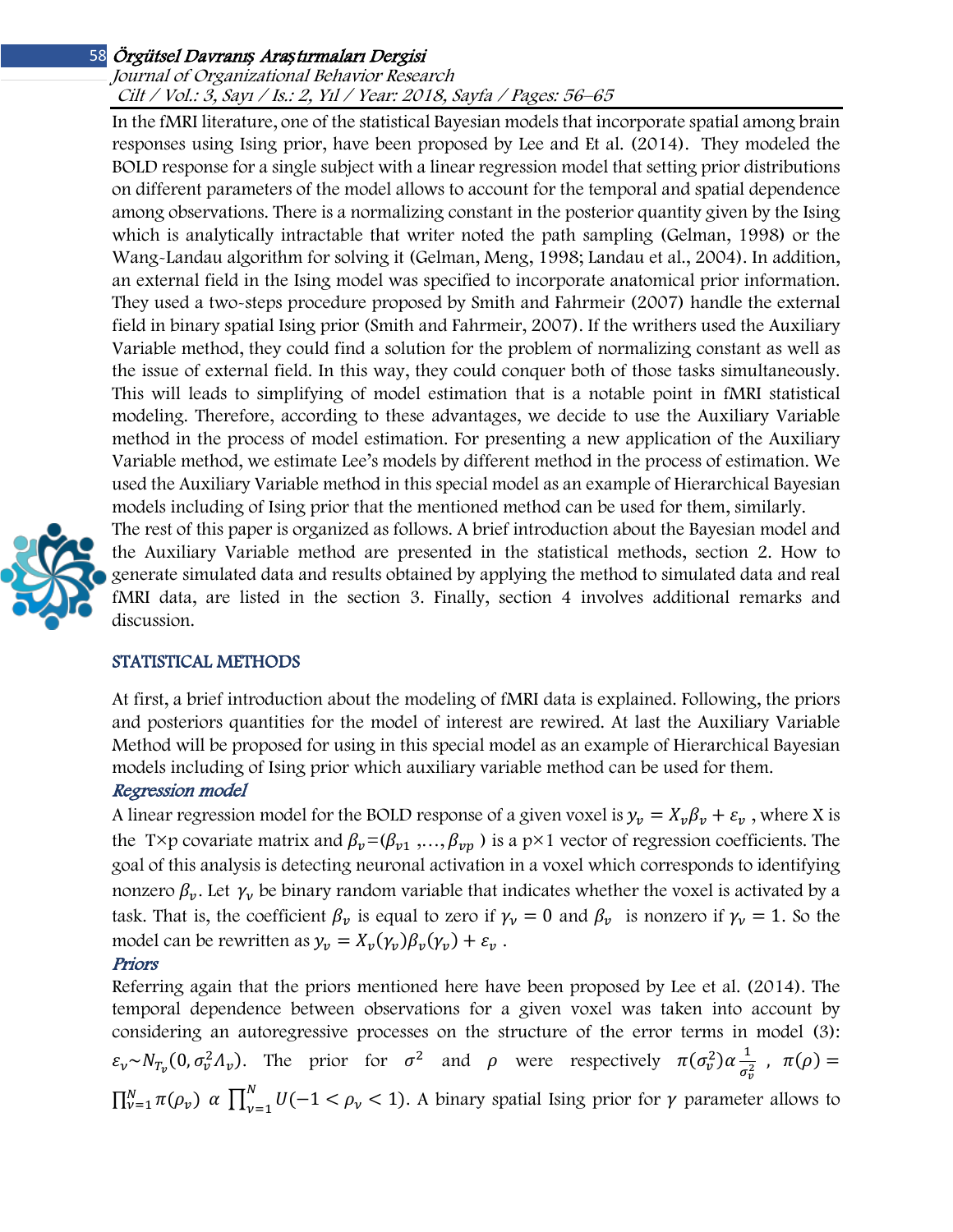### N. BORUMANDNIA et al.

incorporate anatomical prior information with a constant external field, parameter  $\theta_0$ , as well as spatial interaction between voxels with parameter  $\theta_1$ :  $\pi(\gamma|\theta)\alpha\{\sum_{\nu=1}^{\nu}\theta_0\gamma_{\nu} +$  $\theta_1 \sum_{\nu \sim k} w_{\nu,k} I(\gamma_{\nu} = \gamma_k)$ . Parameter  $\theta_1$  is the positive parameter to represent the strength of the interaction between any two neighbor voxels. The term  $v \sim k$  means that two voxels  $v$  and k are neighbors. It can be assumed a uniform prior on  $\theta_1$  and  $\theta_0$ , that is [min  $\theta_0$ , max  $\theta_0$ ]×[0, max  $\theta_1$ . Also a Zellner's g-prior have been used on regression coefficients (Zellner, 1986).

### Posterior Inference

The posterior distribution for parameters of interest, obtained by combining the prior information and the likelihood function via the Bayes theorem, was provided as follow:

$$
q(\gamma, \rho, \theta | y) \alpha \pi(\gamma | \theta) \pi(\theta) \pi(\rho) \prod_{\nu=1}^{N} \frac{1}{(1+T_{\nu})^{\frac{q_{\nu}}{2}} \frac{1}{\Lambda_{\nu}^2}} \Big( \Big( y_{\nu} - X_{\nu}' \hat{\beta}_{\nu} \Big)' \Lambda_{\nu}^{-1} \Big( y_{\nu} - X_{\nu}' \hat{\beta}_{\nu} \Big) \Big)^{-\frac{T_{\nu}}{2}} \qquad (1)
$$

According to (1), conditional posteriors can be reached. Details can be find in Lee's paper (Lee et al., 2011). For inference, component-wise Markov Chain Monte Carlo (MCMC) sampling techniques can be used to sample the individual parameters conditional upon the others. The metropolis Hastings ratio for parameters  $\theta$  is

$$
\frac{Z(\theta_{1j},\theta_{0j}) \exp\left\{\theta_{1j}^*\sum_{\nu\sim k} w_{\nu,k} I(\gamma_{\nu,j}=\gamma_{k,j})\right\} I(0<\theta_{j1}^*<\theta_{1\ max}) I(\theta_{0\ min}<\theta_{j0}^*<\theta_{0\ max})}{Z_j(\theta_{1j}^*\theta_{0j}) \exp\left\{\theta_{1j}\sum_{\nu\sim k} w_{\nu,k} I(\gamma_{\nu,j}=\gamma_{k,j})\right\} I(0<\theta_{j1}<\theta_{max}) I(\theta_{0\ min}<\theta_{j0}<\theta_{0\ max})} \frac{p_{\theta_j}(\theta_j|\gamma,y)}{p_{\theta_j}(\theta_j|\gamma,y)}\tag{2}
$$

The ratio  $\frac{Z_j(\theta_j,\theta_{0j})}{Z(\theta_j,\theta_{0j})}$  $\frac{Z_1(\sigma_j,\sigma_{0j})}{Z_j(\theta_j^*,\theta_{0j})}$  is analytically intractable and should be solved for estimating proses. In the

following, we go over the Auxiliary Variable method, then we will use it to find a solution for the intractable normalizing constant.

### Auxiliary Variable Method

The Auxiliary Variable method is an efficient Markov chain Monte Carlo approach for distributions with intractable normalizing constant. The idea behind this approach is based on two point: it adds an Auxiliary variable in the Metropolis-Hastings algorithm and chooses the proposal distribution so that the algorithm does not depend upon the unknown normalizing constant (Møller et al., 2006).

To sample from the posterior  $\pi(\theta|y)$   $\alpha \pi(\theta)\pi(y|\theta)$  that the likelihood is  $\pi(y|\theta) = \frac{q_{\theta}(y)}{z_{\theta}}$ , The Metropolis-Hastings ratio is  $H(\theta'|\theta) = \frac{\pi(\theta')q_{\theta'}(y)P(\theta|\theta')}{\pi(\theta)q_{\theta}(y)P(\theta'|\theta)} / \frac{Z_{\theta'}}{Z_{\theta}}$  where  $P(\theta'|\theta)$  is the proposal density for  $\theta$ . The normalizing constant  $Z_{\theta}$  is not available analytically and an exact computation is not feasible. For solving this problem, Møller introduced an Auxiliary variable  $x$  with conditional distribution  $g(x|\theta, y)$  and constructed a Metropolis-Hastings chain with target distribution  $\pi(\theta, x|y) \alpha \pi_0(\theta) g(x|\theta, y) \frac{q_\theta(y)}{z_\theta}$  $\frac{\partial (y)}{\partial z_{\theta}}$ . This chain proposes a new state  $(x', \theta')$  jointly by drawing  $\theta'$  from  $P(\theta' | \theta, x)$  and then  $x'$  from  $f(x' | \theta) = \frac{q_{\theta'}(x')}{z_{\theta'}}$ . An appropriate choice for Auxiliary variable density  $f(x|\theta, y)$  and proposal density  $P(\theta'|\theta)$  cause the algorithm to have

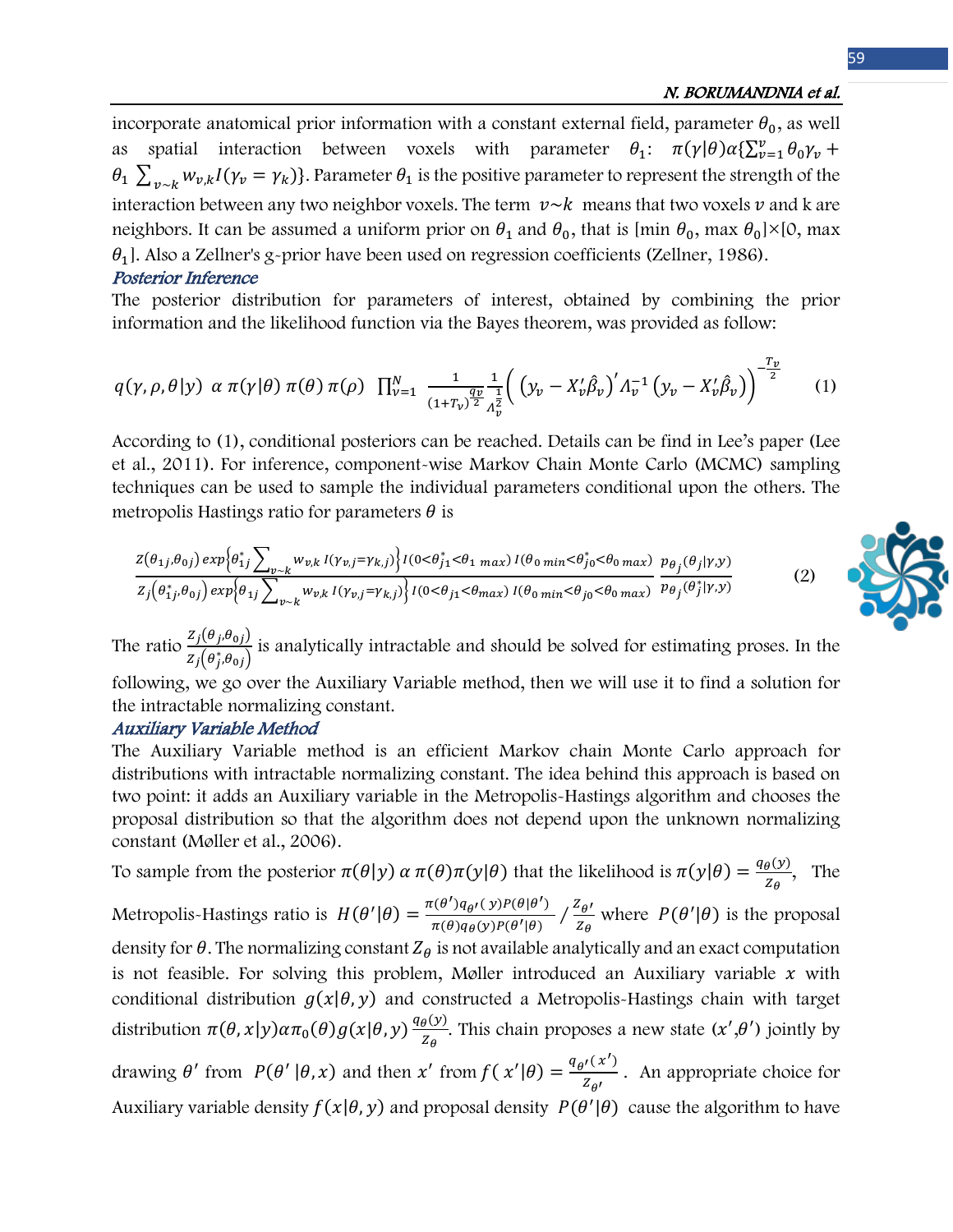Journal of Organizational Behavior Research Cilt / Vol.: 3, Sayı / Is.: 2, Yıl / Year: 2018, Sayfa / Pages: 56–65

a good mixing and convergence properties (Møller et al., 2006). One approach is to make  $f(x|\theta, y) = \frac{q_{\widetilde{\theta}}(x)}{z_{\widetilde{\theta}}}$ . Then the problematic normalizing constant cancels in the Metropolis-Hastings ratio  $H(\theta', x'|\theta, x) = \frac{g(x'|\theta', y) q_{\theta'}(y) q_{\theta}(x) \pi_0(\theta') P(\theta|\theta', x')}{g(x|\theta, y) q_{\theta}(y) q_{\theta'}(x') \pi_0(\theta) P(\theta'|\theta, x)}$  As mentioned before, normalizing constants problem sometimes occurs for Bayesian hierarchical models, such as Spatio-Temporal model with Ising prior for fMRI time series data. In case of Ising prior, independent normal distributions can be used for proposal densities of  $\theta_0$  and  $\theta_1$ . This choice leads to  $\frac{P(\theta|\theta')}{P(\theta'|\theta)} = 1$ . Also uniform priors can be assumed on  $\theta_0$  and  $\theta_1$ , where  $\theta \in \Theta = [\text{min } \theta_0,$ max  $\theta_0$ |×[0, max  $\theta_1$ ]. So Metropolis-Hastings ratio reduces to H( $\theta$ ', x'| $\theta$ , x)=1[ $\theta$ '  $\in$  $\Theta$ ]  $\frac{q_{\widetilde{\theta}}(x') \, q_{\theta}(y) q_{\theta}(x)}{q_{\widetilde{\theta}}(x) q_{\theta}(y) q_{\theta}(x')}$  $\frac{q_{\theta}(x, y, q_{\theta}(y), q_{\theta}(x))}{q_{\theta}(x)q_{\theta}(y)q_{\theta'}(x')}$ , That  $1[\theta' \in \theta]$  is an indicator function. In practice, the exact values of min  $\theta_0$  < 0, max $\theta_0$ >0 and max  $\theta_1$  have very little influence on the chain, so ranges (-1, +1) for  $\theta_0$  and and [0; 1) for  $\theta_1$  are quite adequate (Møller et al., 2006; Lee et al., 2014).

### **RESULTS**

### Simulation Study



In this section we report the results of a simulation study undertaken to validate the model and estimation procedure based on Auxiliary Variable method. For different values of  $\theta_0$  and  $\theta_1$  we generated 5 data sets based on 10\*10\*10 activated-inactivated 3-dimentional images. We performed a posteriori inference on these data sets using the defined model with the Axillary Variable method in the estimation process.

Data generation process is as follow. The auto-regression coefficient  $\rho_{\nu}$ , is generated from Uniform (-1; 1) for each voxel. Also parameter  $\sigma$  set fix,  $\sigma = 3$  for all of voxels. We consider different scenarios for  $\theta_0$  and  $\theta_1$  that have been shown in table 1. Given  $\theta_0$  and  $\theta_1$ , we generate a 3-D activated-inactivated lattice cubic of size 10\*10\*10 from (8) formula. We used a 3 dimensional neighborhood which contains the 6 directly adjacent voxels in 3-dimensional space. Commonly used neighborhood 3-dimentional structures for voxels are 6-neighbors (if voxels share a face), 18-neighbors (if voxels share face and edge) and 26-neighbors (if voxels share face, edge and corner). The weights  $w_{v,k}$  were taken to be the same for all voxels.

Simulating from Ising models can be done using a perfect sampling technique or MCMC approach (Novotny, 1999). A Monte Carlo algorithm for a 2-dimensional Ising model is proposed by Gunnar Ingelman (Ingelman, 2009). We have extended their algorithm for 3 dimensional simulation of Ising model. Given parameter  $\gamma_{\nu}$ , we simulate a time-series  $\gamma_{\nu}$  in each voxel  $\nu$  of length 54 from the model. We built a design matrix by convolving a stimulus function for a block design with a Poisson HRF. The baseline level in a human brain and amplitude of activation in response to a stimulus at each voxel  $\nu$  are assume 300 and 10, respectively. Parameter  $\gamma_v$  indicates if  $\beta_v$  is equal to 0 or not. If  $\gamma_v$  is 1, we simulate data from the model with  $\beta_{\nu} = (300,10)^T$ , otherwise data was simulated with  $\beta_{\nu} = \beta_{\nu,0} = 300$ .

For each simulated data set, the model with the Auxiliary Variable approach was applied to detect the activated-inactivated voxels. We classified a voxel as active one if  $\hat{p}(\gamma_{\nu} = 1) > 0.8722$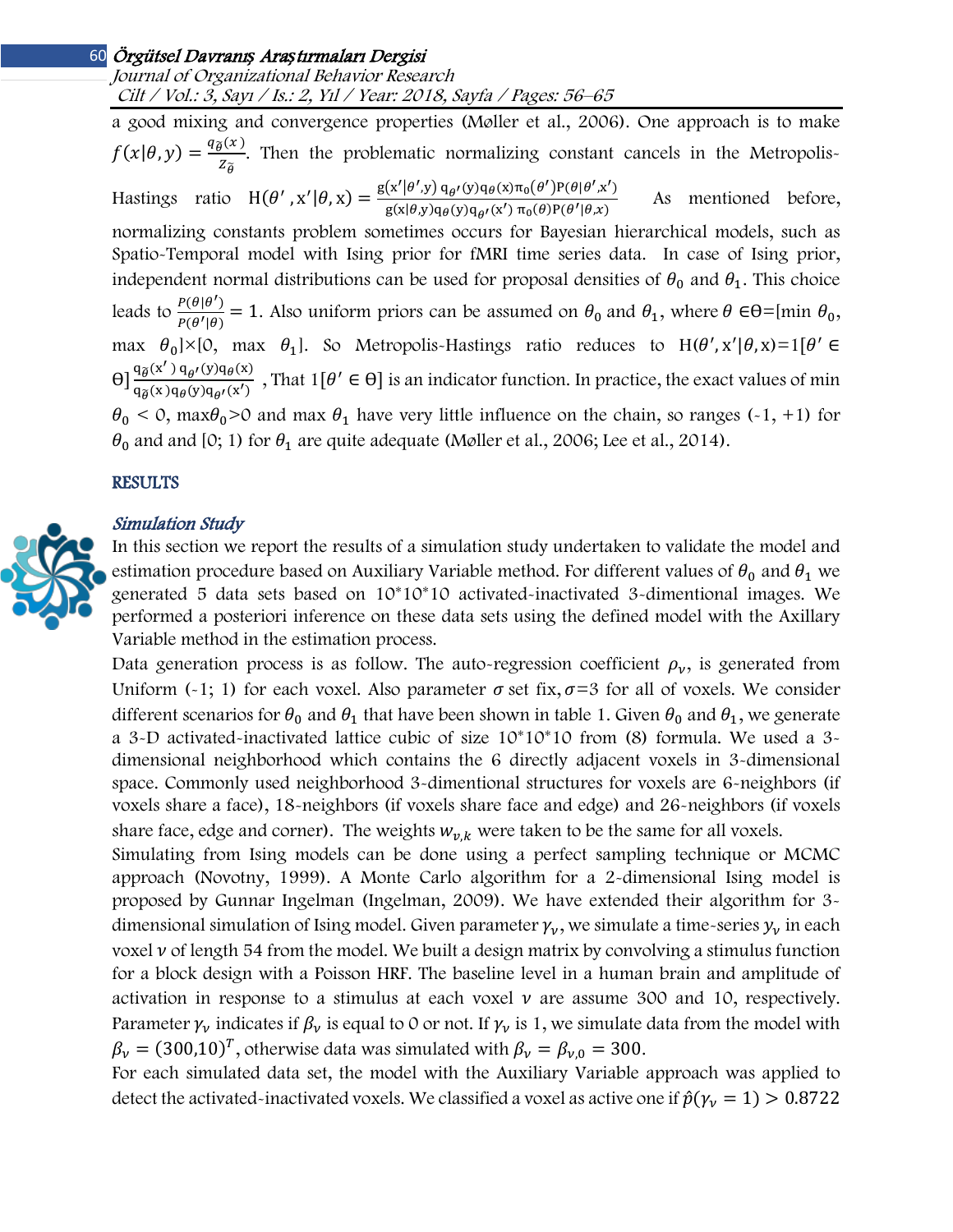(Raftery, 1996). The estimation results are based on 10000 draws (with 2000 burned) from the posterior using our MCMC algorithm with Auxiliary Variable method.

# Sensitivity analysis

We performed a sensitivity analysis to study how different values of  $\theta_0$  and  $\theta_1$  affect the performance of the model with the Auxiliary Variable approach. In table 1, accuracy and FPR rates are reported for simulated data sets. Accuracy, the percentage of voxels that are correctly identified, and False Positive Rate (FPR), the proportion of active voxels falsely identified relative to all the inactive voxels, averaged over the 5 replicates.

|                                          |  |  |  |  |  |  | Table 1. Simulated data: accuracy and FPR for different choices of $\theta_1$ and $\theta_0$ parameters in |  |  |  |
|------------------------------------------|--|--|--|--|--|--|------------------------------------------------------------------------------------------------------------|--|--|--|
| Ising prior. Results are in percentages. |  |  |  |  |  |  |                                                                                                            |  |  |  |

| θ.         | 0.1   | 0.2   | 0.3   | 0.4   | 0.5   | 0.6   | 0.7   |
|------------|-------|-------|-------|-------|-------|-------|-------|
| Accuracy   | 95.92 | 95.92 | 97.64 | 98.38 | 98.87 | 99.16 | 98.16 |
| <b>FPR</b> | 1.11  | 1.46  | 0.66  |       | 2.58  | 10    | 4.36  |
| $\theta_1$ | 0.1   | 0.2   | 0.3   | 0.4   | 0.5   | 0.6   | 0.7   |
| Accuracy   | 95.67 | 96.20 | 96.42 | 96.12 | 96.13 | 96.70 | 97.10 |
| <b>FPR</b> | 1.35  | 1.08  | 0.53  | 0.94  | 0.00  | 0.00  | 0.00  |

The result shows that our approach have had a good performance on simulated data sets. Result in table 1 imply that setting larger values of the parameter  $\theta_1$  in the Ising prior distribution for the β's, may moderately impact on the performance and lead to a higher accuracy. The best performance is when the parameter  $\theta_1$  is nearly 0.6 in a 3-Dimentional data set. The FPR rates are relatively low for different values of  $\theta_1$ . In addition, larger values of  $\theta_0$  lead to reducing of accuracy. In this case, FPR ratios are almost close to zero. In general, we can say the approach has an acceptable performance; at least 96 percent of accuracy in different situations.





Figure 1: Simulated data with block design, first 3 slices of randomly selected 3-D simulated lattice cubic: True map of the activation indicators **γ** (first column); Predicted map of the activation indicators **γ** (second column); The posterior mean map of **β** (third column); The posterior mean map of  $\rho$  (forth column); Scatter plot of posterior mean estimates vs. true values for  $\rho$  parameter in the slices.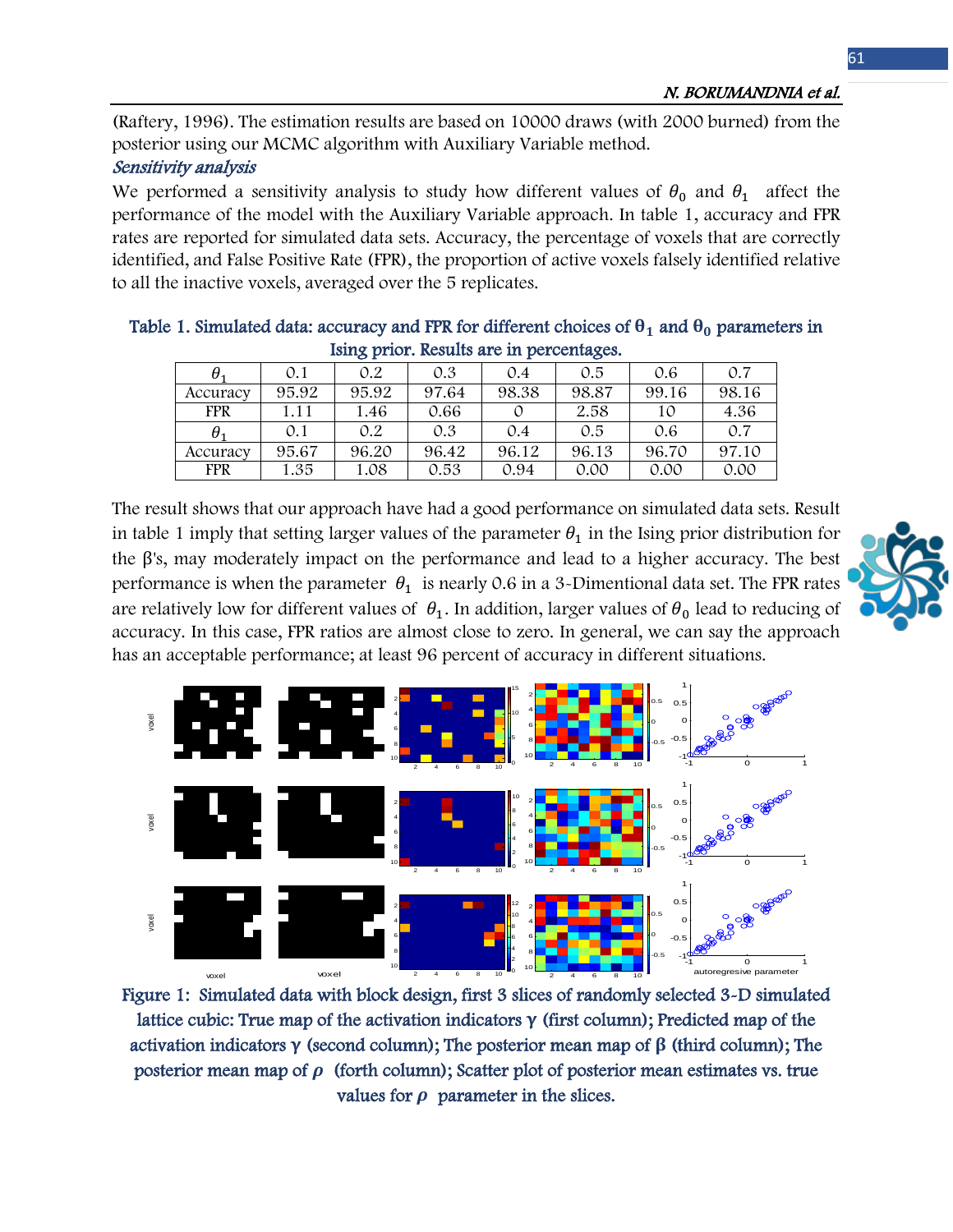### Journal of Organizational Behavior Research Cilt / Vol.: 3, Sayı / Is.: 2, Yıl / Year: 2018, Sayfa / Pages: 56–65

In figure 1, we have shown first 3 slices of 10 slices of a randomly selected 3-D simulated lattice cubic of our simulated data set with  $\theta_0=0$  and  $\theta_1=0.3$ . In other words, it is a true map of the activation indicators  $\gamma$  for the first 3 slice of 10 slices of this data. The posterior activation map for these slices of dataset have been displayed in second column of figure 1. By comparing the first two columns with each other, it is obviously that the approach does a good performance at detecting the active voxels. In this simulated data set, a small number of active voxels are falsely identified as inactive (0.88 %). Posterior mean map of  $\beta$  and  $\rho$  parameters for the slices of dataset have been shown in third and fourth columns, respectively. In the last columns scatter plot of posterior mean estimates vs. true values for  $\rho$  parameter in the slices. This plot shows that our approach produces good estimates, close to the true values of  $\rho$  parameters.

# Real Data Example

## • Auditory data

Here we apply our technique to the data set collected by Geraint Rees in Functional Imaging Laboratory (FIL) which is known as the mother of all experiments, available at [http://www.fil.ion.ucl.ac.uk/spm/data/auditory/.](http://www.fil.ion.ucl.ac.uk/spm/data/auditory/) The experiment was performed on a single subject, under 2 different conditions, rest and auditory stimulation. Auditory stimulation was bisyllabic words presented binaurally at a rate of 60 per minute. The subject was scanned during 6 blocks, with each block lasting 42 s. 96 acquisitions were made (TR=7s). We discarded the first 12 scans, and we did our analysis on leaving 84 scans. Data set comprises whole brain BOLD/EPI images acquired on a modified 2T Siemens MAGNETOM Vision system. Each acquisition consisted of 64 contiguous slices  $(64\times64\times64\times84\times3\times3$  mm<sup>3</sup> voxels). The posterior activation maps overlay on the structural MRI images for slices 23 up to 28 of brain, containing some parts of the Temporal lobe, are shown in figure 2. As images show activations appear mainly in the area, which is known to be involved in the perception of auditory cortex.



Figure 2: Real fMRI data: A transverse plane of the slice number 23 up to 28 containing the temporal lobe. posterior activation maps for the slices, obtained by assigning value 1 to those voxels with  $P(\gamma_v = 1 | y) > 0.8722$ , and value 0 otherwise.

The results for the other slices of whole brain and the code implementing our methodology are available upon request. Our Matlab code performed 10000 MCMC iterations in 7 hours for real data, on a computer with CPU 3.30 GHz, and 4 GB of RAM.

### DISCUSSION

In this paper we used the hierarchical Bayesian Spatio-Temporal model for fMRI data introduced by Lee and et al. (2014). Also we merged the Auxiliary Variable method in estimation proses of the model. They imposed a hyper-prior on the parameter of the Ising model that led to appearing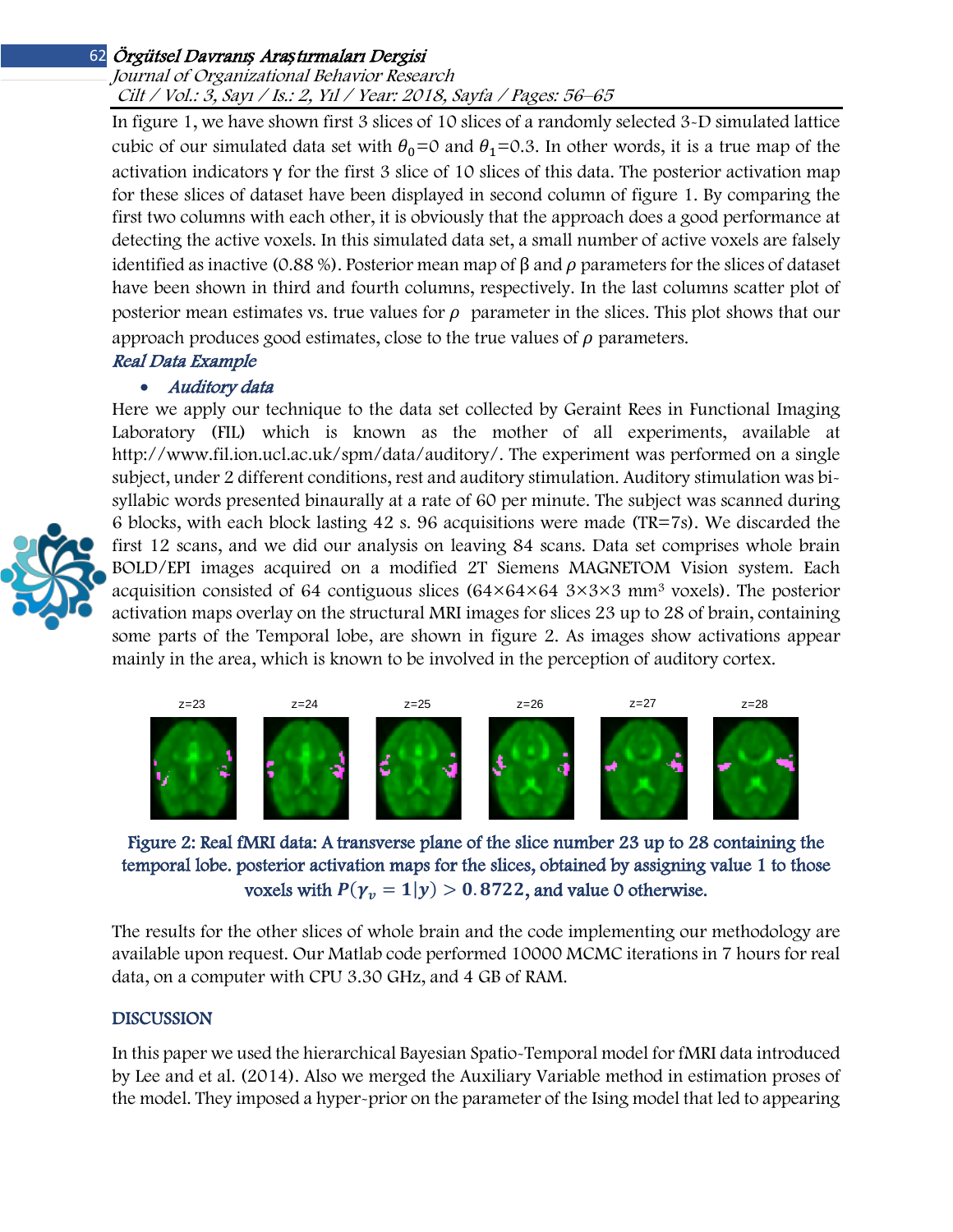### N. BORUMANDNIA et al.

of normalizing constant in posterior inference. A variety of approximate methods and computational schemes have been proposed for spatial Ising priors, but it seems unclear which one is preferred for practical use. The usual approach is to replace normalizing constant by an estimate using Markov Chain Monte Carlo methods, in order to achieve an equilibrium distribution close to real distribution. In addition, the other methods for Monte Carlo approximation of normalizing constants is computationally very demanding, requiring many samples and needed to be repeated for each iteration of the Metropolis-Hastings algorithm. In our work we also reviewed the Auxiliary Variable method for normalizing constant that was introduced by Moller and Et al. (2006). Application of the Auxiliary Variable method to the hierarchical models, with the normalizing constant, had been suggested by Moller et al., (2006). So we demonstrated how to use the Auxiliary Variable method in the Spatio-Temporal model consist of Ising prior, where the normalizing constant is intractable. A considerable advantage of our work is that we did simulation study on 3-dimentional data sets. In real situations, the voxels overlay a three-dimensional lattice, so slice-by-slice analyses are known to have some limitations. In previous works that we looked into, simulation was performed on 2-dimentional data sets. The simulation from 3-dimentional Ising model is not easy to do and it is often ignored. The applications we have presented here show that the method has a good performance in different values of the 3-dimentional Ising's parameters.

Thus far, usual methods for solving the problem of normalizing constant, are based on finding an approximation for it, indeed the Auxiliary Variable method does not. Estimation of normalizing constant ratios requires extensive MCMC runs to estimate before the analysis can start. By using the Auxiliary Variable method, we can remove this estimation, so this method will be somewhat easier to setup among the others. Another motivation for doing present study was that Auxiliary Variable method combines two aspects into a single framework, the problem of normalizing constant and the external field. Our results on real fMRI data have confirmed the result of the previous studies on real data.

#### ACKNOWLEDGEMENTS

The authors thank the Institute for OpenfMRI and also for My Connectome project for providing the data. We also express our sincere thanks and appreciation to professor Poldrack for his kind help in using of the data.

### References

- Berthelsen KK, Møller J. A primer on perfect simulation for spatial point processes. Bull Braz Math Soc. 2002;33(3):351–67.
- Besag, J., York, J., and Mollie A. Bayesian Image Restoration, with two Applications in Spatial Statistics,". Ann Inst Stat Math. 1991; 43:1{59}.
- Borumandnia N, Majd HA, Zayeri F, Baghestani AR, Gohari MR, Tabatabaei SM, Faeghi F. Bayesian 3-Dimensional Spatial Variable Selection Modeling of Voxel- Specific HRFs for Localization in fMRI Time Series Data. Advances and Applications in Statistics. 2017 Dec 1;51(6):397-426.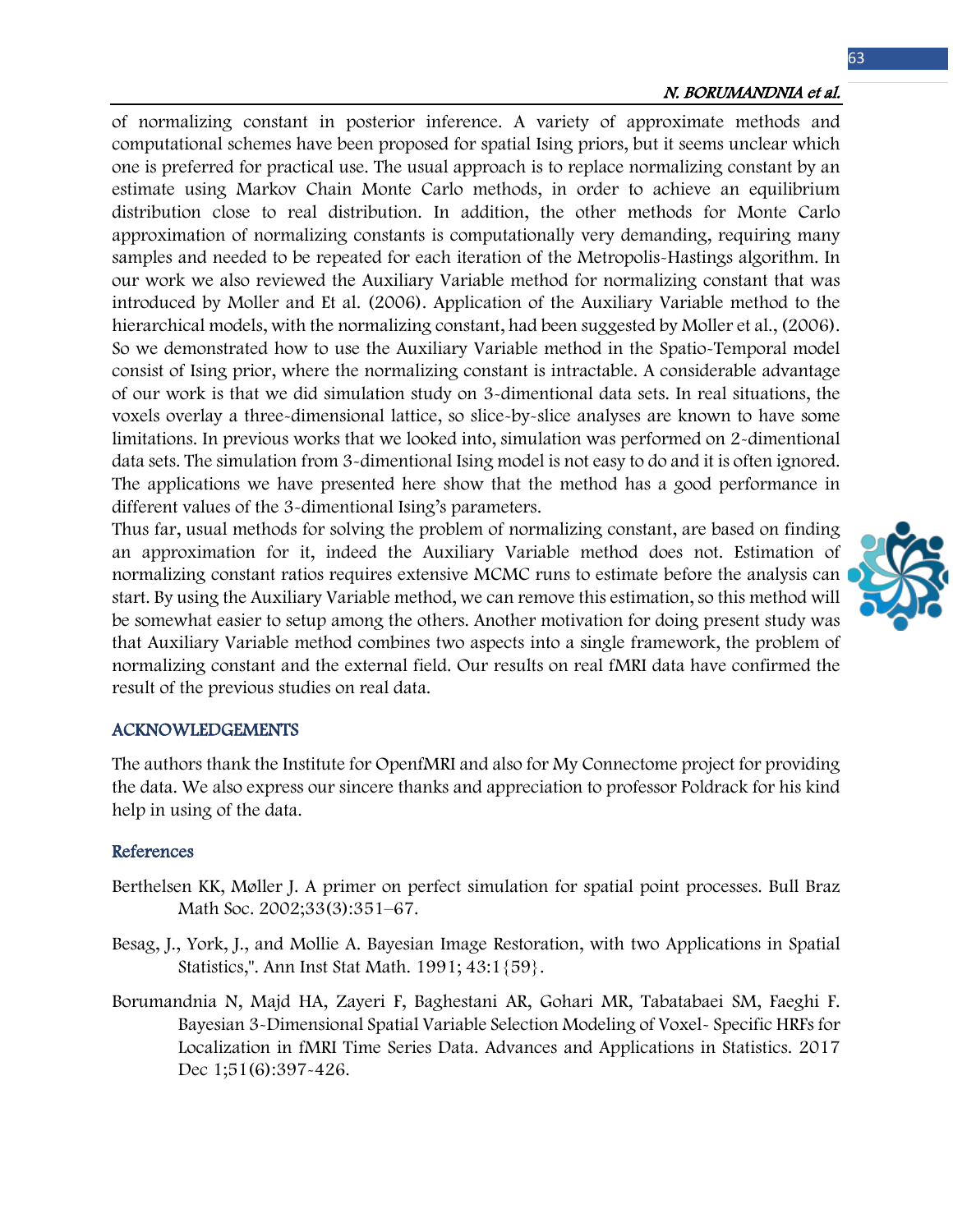Journal of Organizational Behavior Research Cilt / Vol.: 3, Sayı / Is.: 2, Yıl / Year: 2018, Sayfa / Pages: 56–65

- Borumandnia N, Majd HA, Zayeri F, Baghestani AR, Tabatabaei SM, Faeghi F. A 3- Dimensional Non-Parametric Bayesian Spatiotemporal Model for Brain Activation and Functional Connectivity in fMRI Data. Jp Journal of Biostatistics. 2017 Jun 1;14(1):31-60.
- Bowman, F., Ca o, B., Bassett, S., and Kilts C. a Bayesian hierarchical framework for spatial modeling of fMRI data.". Neuroimage. 2008; 39:146–156.
- Cheng Zhang JM. Simulation via direct computation of partition functions. NIH Public Access. 2007;76(3 Pt 2).
- DiCiccio, T. J., Kass, R. E., Raftery, A. and Wasserman L. Computing Bayes factors by combining simulation and asymptotic approximations. J Amer Stat Assoc. 1997; 92:903–915.
- Dryden IL, Scarr MR. Bayesian texture segmentation of weed and crop images using reversible jump Markov chain Monte Carlo methods. Appl Stat. 2003;31–50.
- Evans, M. and Swartz T. Methods for approximating integrals in statistics with special emphasis on Bayesian integration problems. Stat Sci. 1995; 10:254–72.
- Fang Z, Kim I. A Graphical View of Bayesian Variable Selection. 2012;(540):1–80.
- Gelman A, Meng X. Simulating Normalizing Constants: From Importance Sampling to Bridge Sampling to Path Sampling. Stat Sci. 1998;13(2):163–85.
- Genovese C. a Bayesian time-course model for functional magnetic resonance imaging data.". J Am Stat Assoc. 2000; 95:691–703.
- Goldsmith, J., Huang, L., and Crainiceanu CM. Smooth scalar-on-image regression via spatial Bayesian variable selection." J Comput Graph Stat. 2014; 23:46–64.
- Green PJ, Richardson S. Hidden Markov Models and Disease Mapping. J Am Stat Assoc. 2002;97(460).
- Heikkinen, J. and H ogmander H. Fully Bayesian Approach to Image Restoration with an Application in Biogeography. Appl Stat. 1994; 43:569–82.
- Heikkinen, J. and Penttinen A. Bayesian Smoothing in the Estimation of the Pair Potential Function of Gibbs Point Processes. Bernoulli. 1999; 5:1119–36.
- Ingelman G. Monte Carlo method and the Ising model. Course: Statistical methods in Physics. 2009.
- Landau DP, Tsai S, Exler M, Introduction I. A new approach to Monte Carlo simulations in statistical physics: Wang-Landau sampling. 2004;72(10):1294–302.
- Lazar N. A. The statistical analysis of functional MRI data. Stat Biol Heal. 2008.
- Lee K. J., Jones G. L., Caffo B. S., & Bassett S. S. Spatial Bayesian Variable Selection Models on Functional Magnetic Resonance Imaging Time-Series Data. Bayesian Anal. 2014; 9(3):699–732.